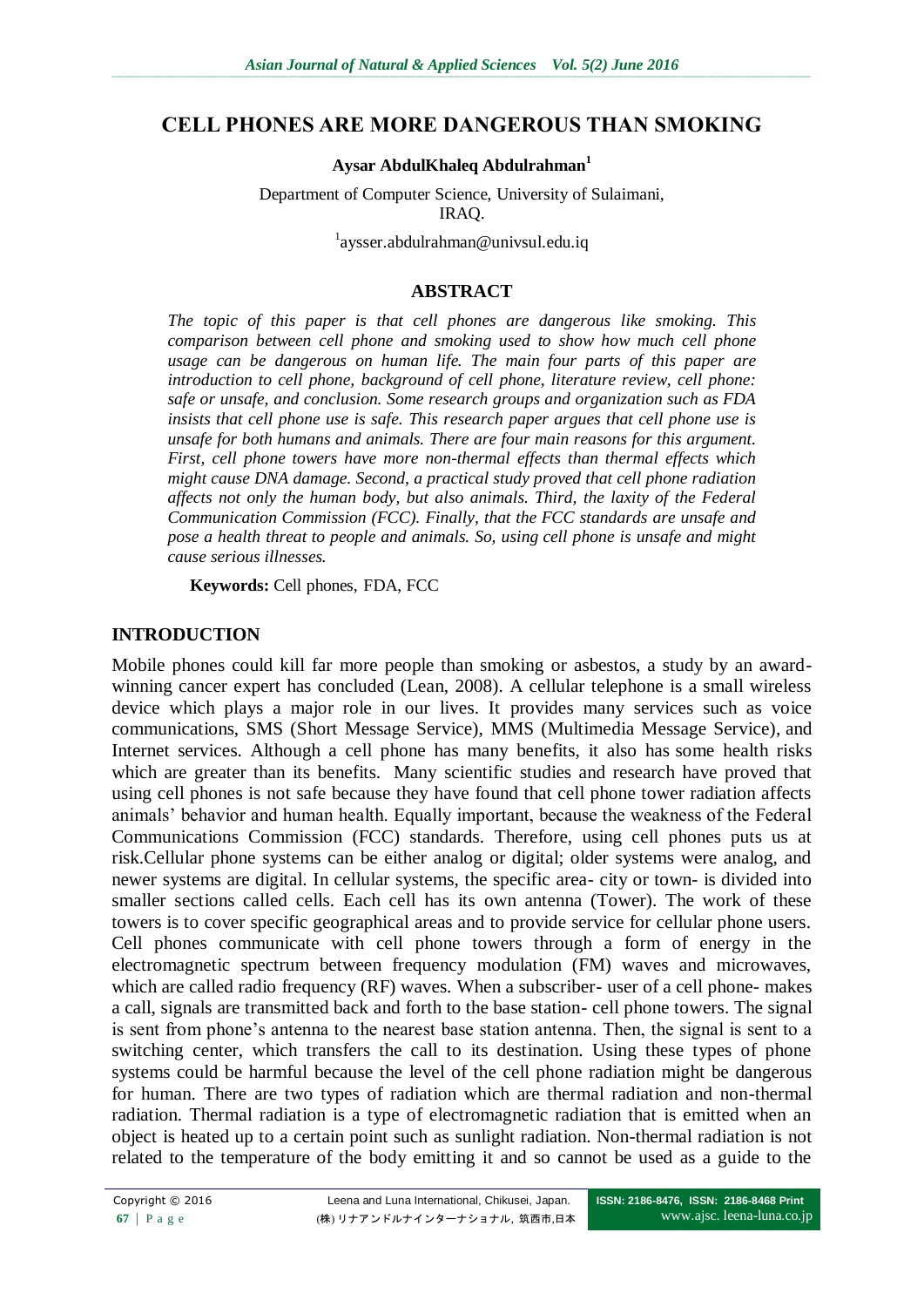temperature of its source. For example, radiation released when an electron interacts with a magnetic force field such as microwaves oven radiation. Therefore, industries must follow the FCC standards to keep the radiation at the safely level. (FCC), an independent United States government agency, was established by the Communications Act of 1934. It is responsible to regulate international communications including radio, television, wire, satellite and cable. The FCC's jurisdiction covers the 50 states, the District of Columbia, and U.S. possessions (FCC, 2011).

The idea of wireless technology started in 1865 with dentist Dr. Mahlon Loomis of Virginia. He was the first person who used wireless communication to transmit telegraphic messages between the tops of Cohocton and Beorse Deer Mountains, Virginia using the Earth"s atmosphere. In 1973, from that important groundwork came more advances. Dr. Martin Cooper invented the first handset and made the very first cell phone call. Wide scale testing of this new technology started as early as 1977. The first public cell phone test started with 2,000 customers in the city of Chicago followed by Washington D.C. and Baltimore. Then at the end of 1977, cell phone became public. Cell phone technology was developed quickly to reach more than 60 million customers in 2008 (Cell phones, 2008). In 1996, the industry lobbied Congress with \$39 million and won the right to locate their towers everywhere. This law took away people"s right to oppose mobile towers because there is no supervision to ensure that the towers are not emitting radiation more than what is legally allowed (Allday, 2011).

The controversy of using cell phone started after 1996 when some researchers found that cell phone radiation might has negative effects on human health. Unfortunately, they are theoretical studies. Although the Food and Drug Administration (FDA), the World Health Organization, and the National Institute of Health (NIH) insist that cell phones use is safe, the Bioregional Ecology Center (BEC) and the Washington Warren matter proved that using cell phone is dangerous and harmful for the human body.

### **PREVIOUS WORK ON CELL PHONE DANGEROUS**

People use cell phones every day at work, university, school, home, and everywhere. Therefore, it is very important to know if cell phones are dangerous or not. Some groups insist that using cell phone is safe while others believe that it is dangerous and has negative effects on the human body.

The (FDA)- an agency of the United States Department of Health and Human Services, one of the United States federal executive departments-, and the WHO- a specialized agency of the United Nations (UN) that acts as a coordinating authority on international public healthstate that cell phone radiation has no negative effects on the human body. The FDA and the FCC are responsible for monitoring and controlling cell phone radiation to keep it safe. Also, the new study, which was published in the American Medical Association by the National Institutes of Health (NIH), proves that although using a cell phone for a long time affects brain activity,the effects have not been found to be harmful or pose arisk of causing brain tumors (Allday, 2011; FDA, 2010).

Even though a lot of groups insist that cell phones are safe, and they do not have any negative effect on the human body, there are many other groups who proved that using cell phone for longer periods has many negative effects on human and animals' behaviors. Both the BEC and the Electromagnetic Radiation Network (EMR), which are non-profit organizations, mentioned that cell phone radiation affects human health even at the low level, and it might cause serious illnesses such as damage to cell tissue and DNA. Also, Washington Warren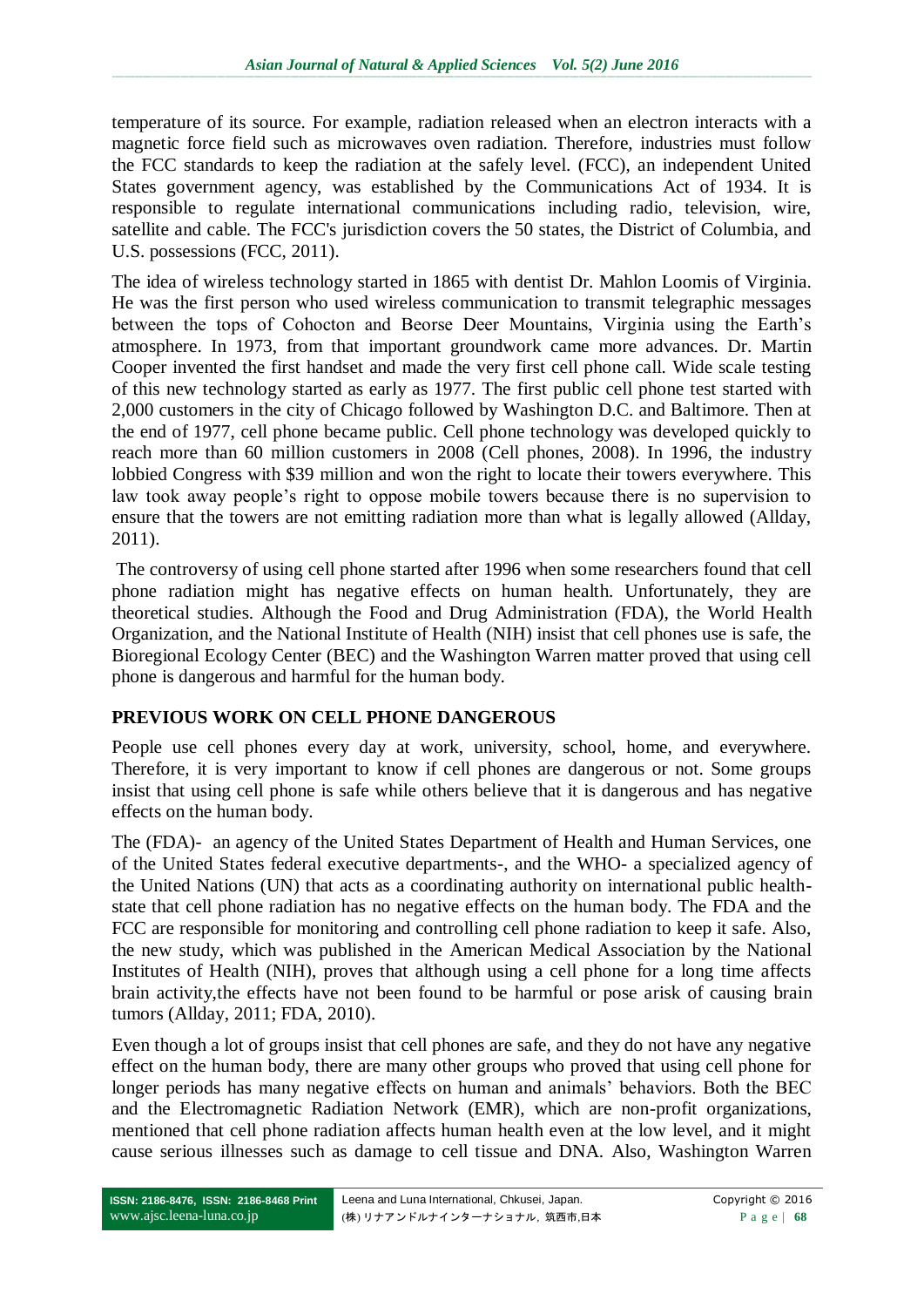matter, an organization formed by friends and residents united in opposition to a plan to put cell phone towers in rural areas, reported that cell phone towers not only effect the human body, but also animals (Levitt, 1995; Löscher & Käs, 1998; Rogers, 2002).

# **CELL PHONES: SAFE OR UNSAFE?**

Several organizations, industries, and research groups say there is no conclusive evidence that using cell phones can harm human health. According to the International Association for the Wireless Telecommunications Industry, cell phones and other wireless devices are safe. Also, there is no connection between mobile phone use and brain cancer or any other diseases.

Allday (2011) shows that although the new study, published in the NIH, proves that using a cell phone for more than 50 minutes at a time affects brain activity, the effects have not been found to be harmful. Many researchers and doctors confirmed that the result of the study aforementioned is not presently disturbing, and more research in this field is necessary; they need more than 20 years to know all of the negative effects of radiations on cell phone users. For example, Dr. Mitch Berger, chairman of the department of neurosurgery at United Consumer Financial Services (UCFS), confirmed that the results of the study are not worrying and more research is needed in this field. He said, "I do not think you can extrapolate this to assume there is a health hazard here" (as cited in Allday, 2011, para.16). Also, according to the International Association for the Wireless Telecommunications Industry, cell phones and other wireless devices are safe. Moreover, there is no connection between mobile phone use and brain cancer or any other diseases.

According to the FDA, the research which supports the negative effects of cell phone usage is not true. The FDA and WHO state that cell phone radiation has no negative effects on the human body. The FDA and the FCC are responsible for monitoring and controlling cell phone radiation to keep it safe. The FDA is authorized to take action against any industry which uses high level of radiation which might be harmful to the user. According to the study of Interphone and WHO in 2000, which included thirteen countries without the United States, long term cell phone use has little or no risk of causing brain tumor. Therefore, these rules control industries and keep them working within the safe level of radiation (FDA, 2010).

Although there are many researchers and several organizations related with the government that insist cell phone use is safe, it is clear that using cell phones is dangerous for four reasons. First, non-thermal effects of the cell phone tower radiation on the human body. Second, cell phone radiation affects not only the human body, but also animals (Löscher & Käs, 1998). Third, the laxity of the FCC. Fourth, the unsafe FCC standards.

Although some studies have insisted that cell phone radiation has no negative effects, those studies are not completely true because they considered only the thermal effects and neglected the non-thermal effects. Non-thermal radiation has negative effects. Its effects do not occur immediately like the thermal effects, but they take long time. For this reason, although their studies did not show any negative effects, they still do not sure about the longterm effects. According to the FDA (2010), Abiy Desta, network leader of science at FDA"s Center for Devices and Radio logical Health, said "There are still questions on the effect of long term exposure to radio frequency energy that are not fully answered by Interphone" (as cited in FDA, 2010, para.5). According to Rogers (2002), various studies conducted that the cell phone tower radiation may cause serious illnesses such as damage to cell tissue and DNA even at low level of radiation. Dr.Gerard Hyland, twice nominated for the Nobel Prize in Medicine, stated that the cell phone towers are completely unsafe, and they have non-thermal effects. Also, Dr.Neil Cherry, Ph.D. biophysicist form New Zealand, reported that the nonthermal effects of the cell phone radiation can cause cell death and DNA breakdown. Besides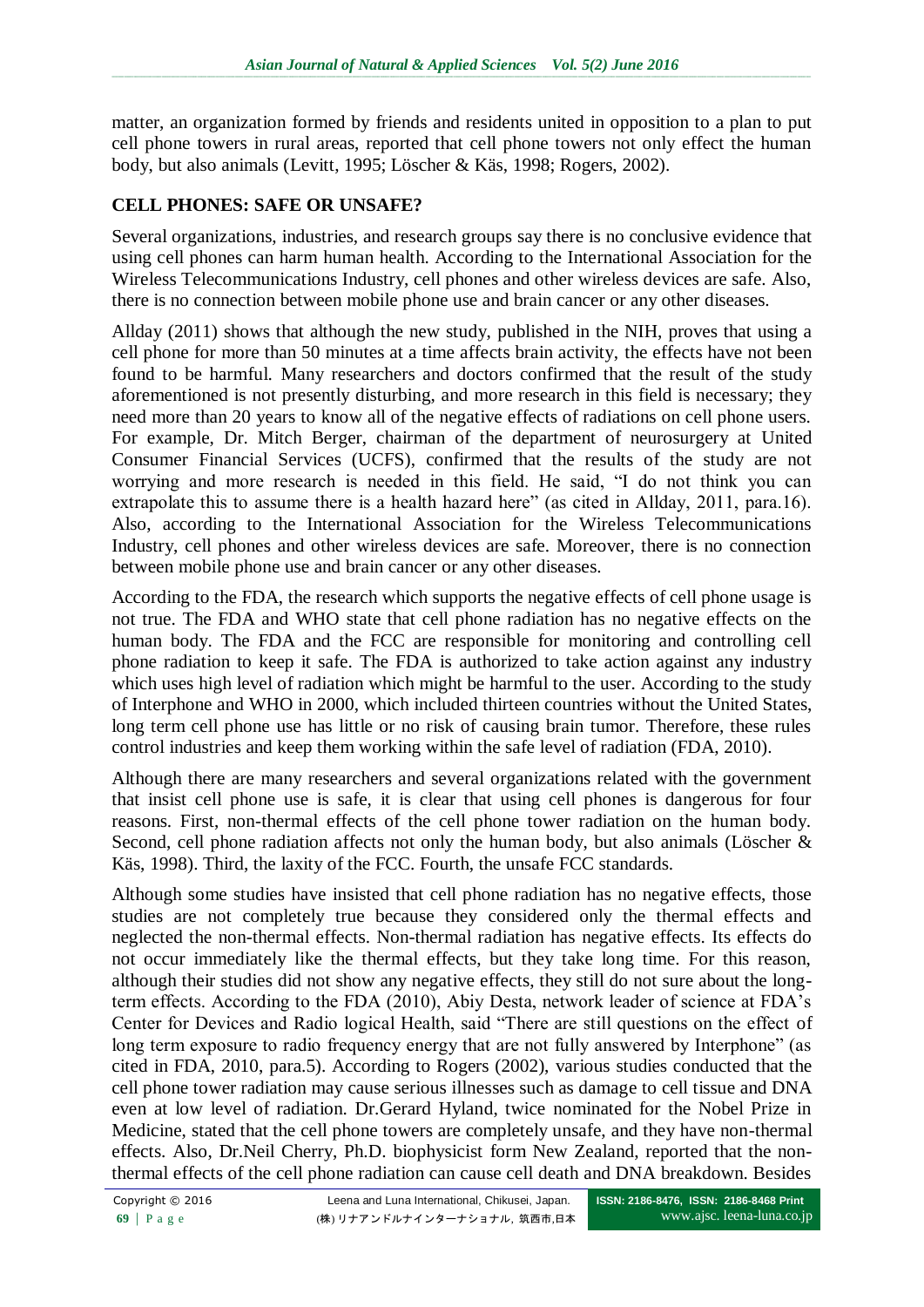that, it can increase the risk of cancer two to five times. Since 1973, the incidence of brain cancer has increased 25% in the United States. Moreover, most of researches focused on cell phones radiation, and they did not mention anything about the effects of the cell phone tower radiation, which has more effects than a cell phone. There are more than two million cell phone towers in the United States, which emit radiation. The radiation of cell tower has more effects on children, frail, and pregnant. Therefore, some doctors from the United Kingdom urged that children under sixteen years old should not use cell phones. In addition, there are more than 100 physicians and scientists at Harvard and Boston University Schools of Public Health and 33 delegate physicians from 7 countries are declared that the cell phone towers has negative effects of public health. Equally important, Elizabeth Jacobsen, deputy Director of the Department of Health and Human Services, states that there is no study or research proves the safety of cell phone radiation. Therefore, the California Public Utility Commission asked the mobile phone industries to build cell phone towers far of schools and hospitals (Rogers, 2002).

Besides that, the research, which was done by the Institute of Pharmacology, Toxicology and Pharmacy of the Veterinary [School](http://www.ehow.com/education/) of Hanover in Germany, proved that cell phone tower radiation not only affects human health but also animals behaviors. The study involved dairy cows to see what effects of cell phone tower radiation had on them. The study shows that the high frequency of cell phone towers affect the dairy cows that were kept in close proximity to them. Cows have showed a reduction in milk production and health problems such as heavy flood of tears and itching. When cows were removed from the cell phone tower area, their conditions cleared up in five days, and they returned to their former health. When they were returned to the cell phone tower areas, the strange health problems came back. Therefore, cell phone towers might have even more negative effects than cell phones on human beings (Löscher & Käs, 1998).

Depending on the FCC standards to control cell phones industries is not enough to consider them safe because of the FCC laxity. They based on theoretical measurements, using computer models, to monitor radiation emission levels rather than practical measurements (Levitt, 1995). In 1996, the industry lobbied Congress \$39 million industries to have the right to locate their towers everywhere. This law took away people"s right to oppose mobile towers because there is no supervision to ensure that the towers are not emitting radiation more than what is legally allowed. Therefore, one frustrated has spent \$7000 to test a cell phone tower, which is near his home. He found that the tower is emitting radiation 250% over the legal limit (Rogers, 2002). This completely proves the laxity of the FCC to do its job. Also, the FCC standards are considered unsafe because they do not consider pregnant women, children, and elderly, who are more susceptible to adverse exposures, when they set their standards. Also, they based on the thermal effects of the radiation, but they did not take non-thermal effects into consideration. Moreover, they base on theoretical measurements, using computer models, to monitor radiation emission levels rather than practical measurements (Levitt, 1995).

### **CONCLUSION AND FEURTURE WORK**

Why there is no any caution from the government about using a cell phone? As the number of cell phones increases every year, many people and groups of researchers think that using cell phones is safe. They believe that more studies and research are required in this area to prove that there are negative effects from the cell phone radiation. Also, they believe that industries follow safety standards, which are mandated by the FCC. Although that many groups believe that cell phone use is safe, it is unsafe and has many negative effects on both human the